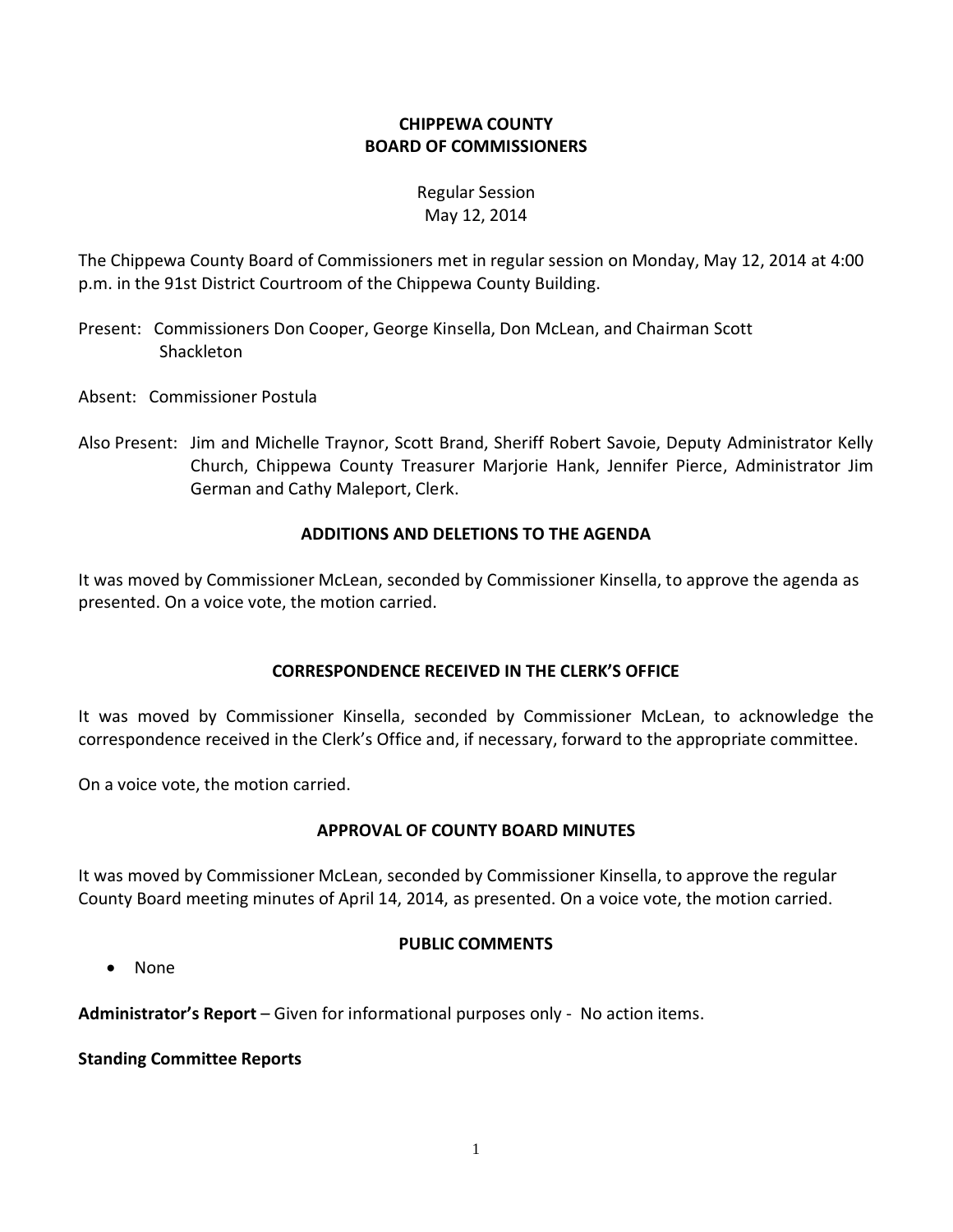#### **Personnel-Equalization-Health and Social Services Committee**

Commissioner Kinsella – April 30, 2014

#### **Agenda Items**

#### **Prosecutor Hire**

The Prosecutor notified the Committee that he had hired Jillian Sadler as the new Assistant Prosecutor.

It was moved by Commissioner Kinsella, seconded by Commissioner McLean, to approve the hiring of Jillian Sadler as the new Assistant Prosecutor. On a voice vote, the motion carried with Commissioner Cooper voting Nay.

#### **FOC Hire**

The Friend of the Court notified the Committee that they had hired Kelly Goldenbogen as the new legal secretary.

It was moved by Commissioner Kinsella, supported by Commissioner McLean, to approve the hiring by the FOC of Kelly Goldenbogen for the position of legal secretary. On a voice vote, the motion carried.

#### **Maintenance Resignation and Hire**

Mr. German noted Mick Gillotte had notified the County of his intent to retire on May 30<sup>th</sup>. The County advertised for the position, interviewed and hired Ethan Anderson on a part time basis, at 25 hours a week.

It was moved by Commissioner Kinsella, seconded by Commissioner McLean, to accept the resignation letter of Mick Gillotte. On a voice vote, the motion carried.

It was moved by Commissioner Kinsella, seconded by Commissioner McLean, to hire Ethan Anderson, as a part time maintenance at 25-29 hours per week. A discussion followed, which included an opportunity to potentially save some money, efficiency, contracting jobs out, wages being less and benefits eliminated in that position. On a voice vote, the motion carried with Commissioner Cooper voting Nay.

#### **Equalization Resignation and Request**

Christine Ledergerber notified the Committee of her intent to resign for another job. Sharon Kennedy asked if she could stay on a month later than her resignation letter said, to help with tax rolls, and at her same wage at 20 hours per week. The resignation would then take place in late June. She would have no benefits during this transition period. Mr. German also noted that July  $1<sup>st</sup>$  the measurement problem would begin for the Affordable Health Care Act and no part time employees would be able to work over twenty nine hours per week. Under Sheriff Bitnar said this would be a big problem for the jail.

It was moved by Commissioner Kinsella, seconded by Commissioner McLean, to accept the resignation of Christine Ledergerber, no later than July  $1<sup>st</sup>$ , and allow her to work at her current wage with no benefits, at no more than twenty hours a week, until the transition period of the tax rolls were complete.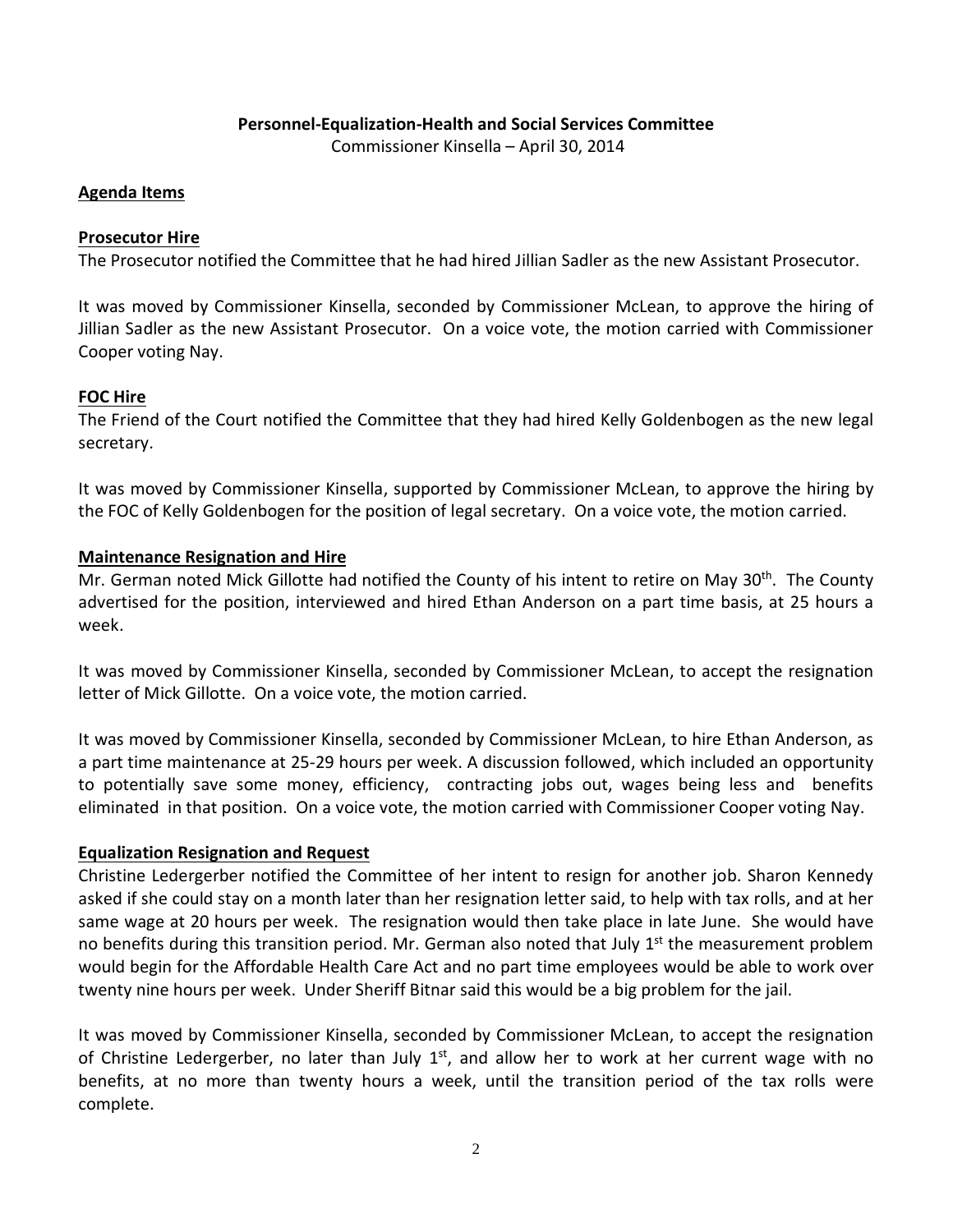Chairman Shackleton commented on the Under Sheriff's statement, indicating that that there is going to be a problem with part time hours. He said, "We all recognize it, that this is a problem, but it's not a problem we made, it's the affordable health care act that's creating problems all over the country. We don't have the budget to provide health insurance to all the part time employees in the jail."

On a voice vote, the motion carried.

It was moved by Commissioner Kinsella, seconded by Commissioner McLean, to accept the Personnel-Equalization-Health and Social Services Committee meeting minutes of April 30, 2014 as presented. On a voice vote, the motion carried.

# **Building Grounds and Jail, Legislative and Natural Resources and Information Technology Committee** Commissioner McLean – April 30, 2014

### **Agenda Items**

### **Courthouse Radiators**

Paul Larke gave an update on why two radiators in the Courthouse sprung a leak. The parts are old and rusted. A discussion took place over being pro-active or waiting for another leak. All radiators would have to be drained and the summer would be the time to start a preventative maintenance project.

It was moved by Commissioner McLean, seconded by Commissioner Kinsella, to start a preventative maintenance program on the Courthouse radiators, not to exceed \$10,000 for the time being, using Paul Larke and waive the bidding process. A discussion followed regarding the bidding process and the difficulty in identifying what is involved in the process.

Mr. German noted that the total price of the project may well exceed \$10,000 depending on where they're buried at in the ceiling and how many need to be totally refitted.

On a voice vote, the motion carried with Commissioner Cooper voting Nay.

It was moved by Commissioner McLean, seconded by Commissioner Kinsella, that the Building Grounds and Jail, Legislative and Natural Resources and Information Technology Committee Meeting Minutes of April 30, 2014 be accepted as presented. On a voice vote, the motion carried.

# **FINANCE, CLAIMS AND ACCOUNTS COMMITTEE MEETING MINUTES**

May 8, 2014 ~ Commissioner Cooper Chair

#### **AGENDA ITEMS**

# **2011 and 2012 Operation Stonegarden allocation - \$129,757.00**

Director Tim McKee forwarded a letter regarding 2011 and 2012 Operation Stonegarden Grant allocations in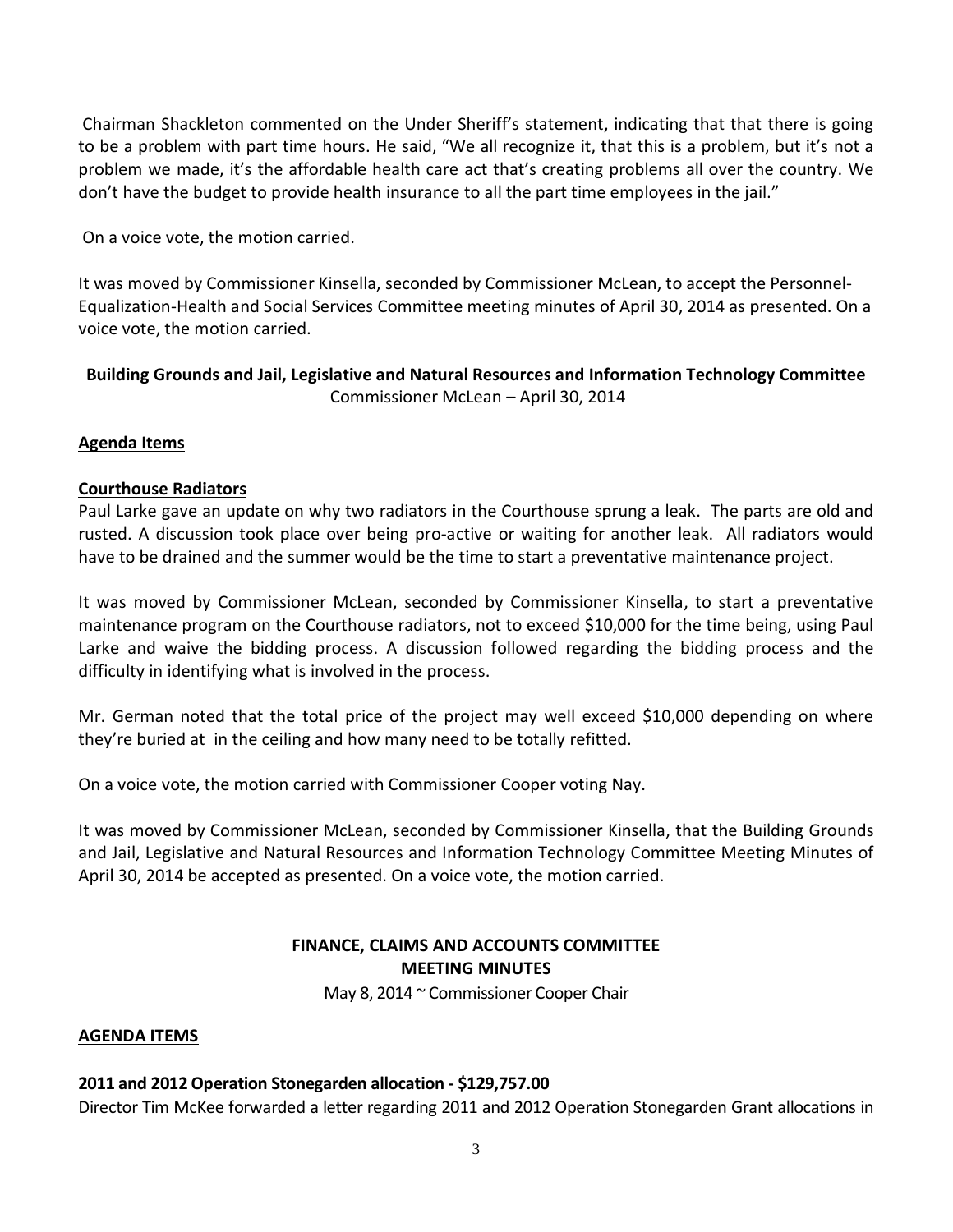the amount of \$129,757.00, to be approved expenditures as follows:

- · \$52,770.00 for Law Enforcement overtime wages and fringes
- · \$13,322.00 designated for fuel and vehicle maintenance costs
- \$ 6,000.00 for Geographic Information System (GIS) Data for EUP Regional Planning
- · \$ 5,240.00 to purchase 85 batteries from Motorola Solutions
- · \$33,352.50 to purchase 10 Motorola APEX 6000 portable radios from Motorola.

After these expenditures it will leave a balance of \$19,072.50 for additional equipment to be approved at a later date.

It was moved by Commissioner Cooper, supported by Commissioner Kinsella, to approve the expenditures as follows: \$52,770.00 for wage and fringe to cover law enforcement overtime; \$13,322.00 for fuel and maintenance costs for patrol units; \$6,000.00 to EUP Regional Planning to produce maps and obtain tactical data for geography and topological data of the border area (GIS); \$5,240.00 to purchase from Motorola Solutions 85 batteries for portable radios and \$33,352.50 to purchase 10 Motorola APEX 6000 portable radios from Motorola, the pricing has been approved by the State and FEMA following the Allowable Cost Justification, and bids were sought for the 10 portable radios. On a voice vote, the motion carried.

# **Tri-DENT Task Force ( Tri-County Drug Enforcement Narcotics Team)**

The Committee reviewed various information to establish, fund and approved expenditures for the Tri-DENT Taskforce, as well as, information to establish the wages for the position. Discussion also included withdrawing from the SANE Grant, and the SANE Interlocal Agreement. Fund 273 will be established with revenue from both the General Fund and Commissary Fund totaling \$80,500, which will be the unused portion of Department 340, and changing the Allocation of Department 310, and a transfer from the Commissary. Expenditures of \$38,000.00 for wages, \$25,000.00 for fringes and \$17,500.00 for equipment, will be set up totaling \$80,500; this change will cost the General Fund approximately an additional \$4,500 for FY2014. The Committee also reviewed two expenditures to approve the purchase of a vehicle and a Mitter system to be used by the Task Force, the Committee was asked to waive the bidding policy for the vehicle purchase.

It was moved by Commissioner Cooper, seconded by Commissioner McLean, to approve the Establishment of Fund 273 – Tri-DENT Task Force. On a voice vote, the motion carried.

It was moved by Commissioner Cooper, seconded by Commissioner Kinsella, to approve the purchase of a vehicle from O'Connor's for a price not to exceed \$12,000, and the purchase of the Mitter System from Teamintel Intelligence Equipment for a price not to exceed \$3,515.00 and to waive the County Bidding Policy. When the question was asked why this did not go through the bidding process, Commissioner Cooper stated that for the good and safety of our task force members it is prudent that we do not advertise it. On a voice vote, the motion carried.

It was moved by Commissioner Cooper, seconded by Commissioner McLean, to transfer our current SANE officer from the SANE grant, effective June 8, 2014 to the Tri-DENT Task Force, and to notify Emmet County by written notice. On a voice vote, the motion carried.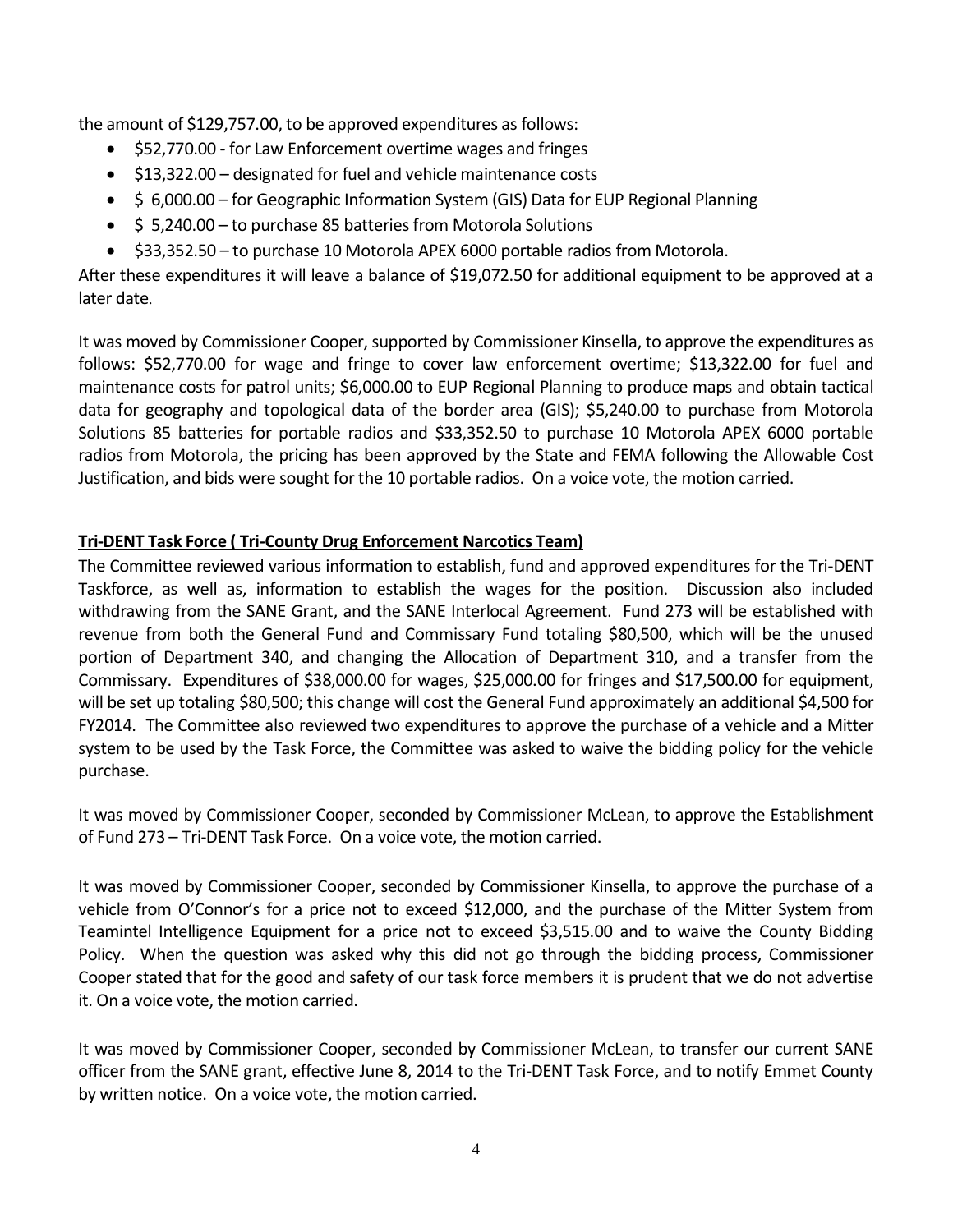It was moved by Commissioner Cooper, seconded by Commissioner Kinsella, to withdraw from the SANE Interlocal Agreement, effective June 8, 2014 by providing written notice to each of the participating entities. On a voice vote, the motion carried.

It was moved by Commissioner Cooper, seconded by Commissioner McLean, to approve the wages for the Tri-DENT Deputy, as a Detective position. On a voice vote, the motion carried.

### **Out-of-State Travel Health Department – Anniston, Alabama**

The Committee reviewed a request from the Health Department for Shane Albrecht to attend the 2014 National Strategic Stockpile Preparedness Course in Anniston, Alabama. Attendance and expenditure will be used only if Mr. Albrecht is accepted in the course, if accepted the CDC will cover all travel costs, lodging and per diem.

It was moved by Commissioner Cooper, seconded by Commissioner McLean, to approve the out-of-state travel for Shane Albrecht, to attend the 2014 National Strategic Stockpile Preparedness Course in Anniston, Alabama, if he is accepted into the course, with all cost being paid by the CDC. On a voice vote, the motion carried.

### **Health Department Job Posting/Possible County Consolidation of Duties**

The Committee reviewed the Health Departments job position description for the Bookkeeper/General Ledger Clerk, and discussed the possible consolidation of this Administrative position through attrition with the County, via centralized accounting.

It was moved by Commissioner Cooper, seconded by Commissioner Kinsella, to ask the Board of Health, to hold up on the hiring of this position and to explore consolidation of the position with the County. On a voice vote, the motion carried.

# **Police Auxiliary Unit Services – Cancellation**

The Committee reviewed the most recent bi-monthly billing from the City of Sault Ste. Marie Police Department's Auxiliary Services for building security, and discussed cancellation of the services, as a cost saving measure.

It was moved by Commissioner Cooper, seconded by Commissioner McLean, to cancel the building security services with the City of Sault Ste. Marie's Auxiliary Unit. On a voice vote, the motion carried.

#### **17 Desktop Computers – Bid Summary**

The Committee reviewed bid summary for the purchase of seventeen (17) Desktop Computers, as well as, the approved budget for Desktop Computer purchases for FY2014. Discussion included reference checks, and reducing the number of computers to purchase, in order to follow the budget. By ordering only fifteen (15) Desktop Computers it will only exceed the budgeted amount by \$38.99.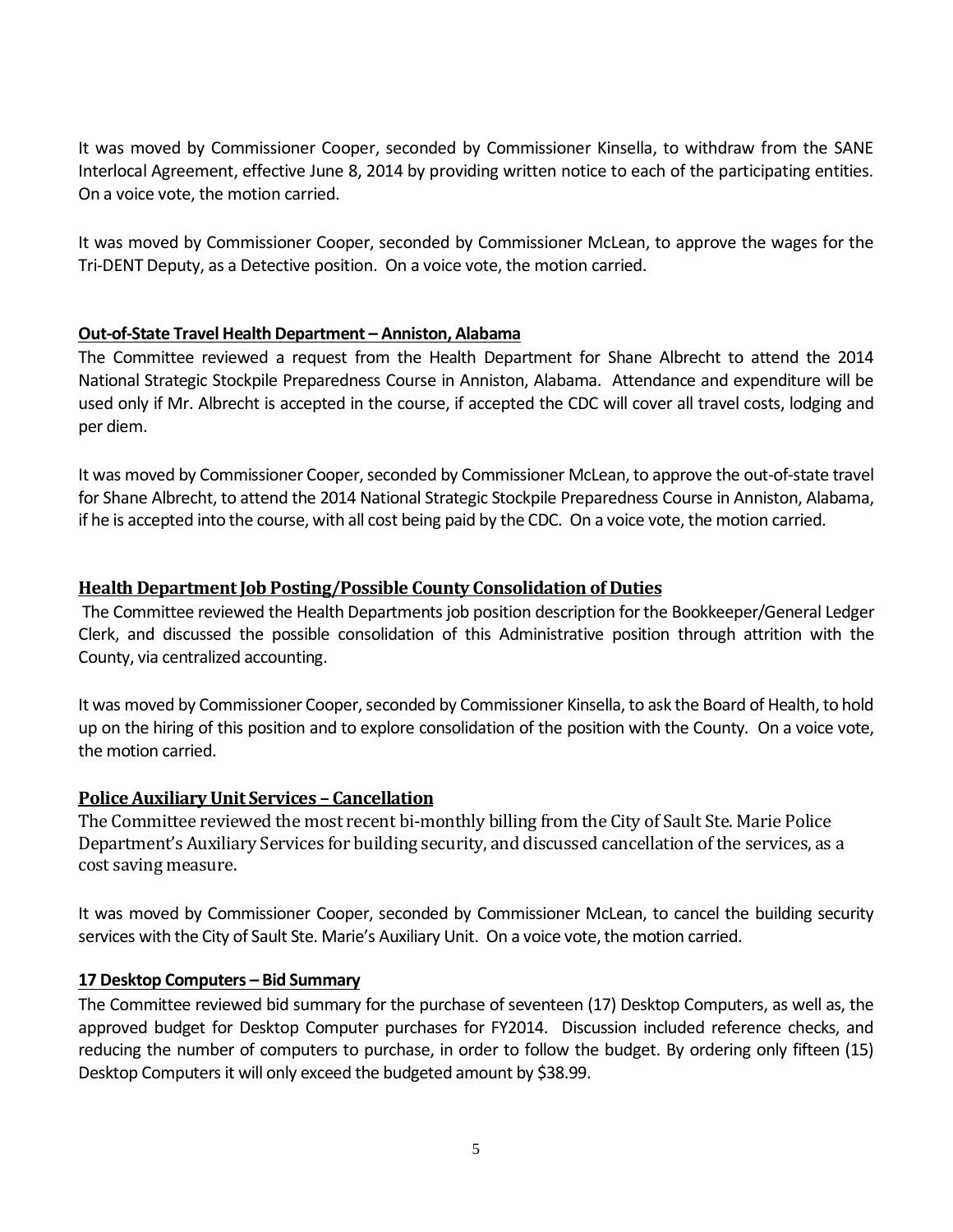It was moved by Commission Cooper, seconded by Commissioner McLean, to approve the purchase of fifteen (15) Desktop Computers from Global Gov Ed Solutions, at a cost not to exceed \$13,366.50. A discussion followed. On a voice vote, the motion carried.

#### **Elevator Maintenance Contract – Bid Summary**

The Committee received and reviewed the bid summary Elevator Maintenance Contracts to include the four County Elevators, three with current expiration date of August 1, 2014 and one expiring April 1, 2015. The maintenance contract will cover the quarterly and annual Fire Services Test and the 3-Year Hydraulic Load Test.

It was moved by Commissioner Cooper, seconded Commissioner Kinsella, to approve the Elevator Service contract bid from Otis Elevator Company for the first amount of \$5,368.80, with a 4% annual cap and a 3% annual savings if paid annually, with the service technician based out of St. Ignace. On a voice vote, the motion carried.

### **Release RFQ for Copier Purchase**

The Committee reviewed an RFQ for a copier machine purchase for the Prosecuting Attorney's Office, which is in accordance to the purchasing rotation for County copiers.

It was moved by Commissioner Cooper, seconded by Commissioner McLean, to approve the release of the Copy Machine RFQ for the Prosecutor's Office. On a voice vote, the motion carried.

#### **FINANCE**

#### **Claims and Accounts**

The Committee reviewed the bills and payroll presented for approval.

It was moved by Commissioner Cooper, seconded by Commissioner McLean, to recommend the approval of the general claims totaling \$449,767.03, other fund claims \$4,009,209.01, payroll \$444,101.64 and Health Department claims of \$434,841.16 and total claims \$5,337,918.84 and vouchers H-1 through H-442. Commissioner Cooper noted that of that 4 million concerning other fund claims, almost 3.6 Million was used to buy up 2013 taxes of the governmental units. On a voice vote, the motion carried.

#### **Budget Adjustments**

It was moved by Commissioner Cooper, seconded by Commissioner Kinsella, to approve the Budget Adjustments as follows: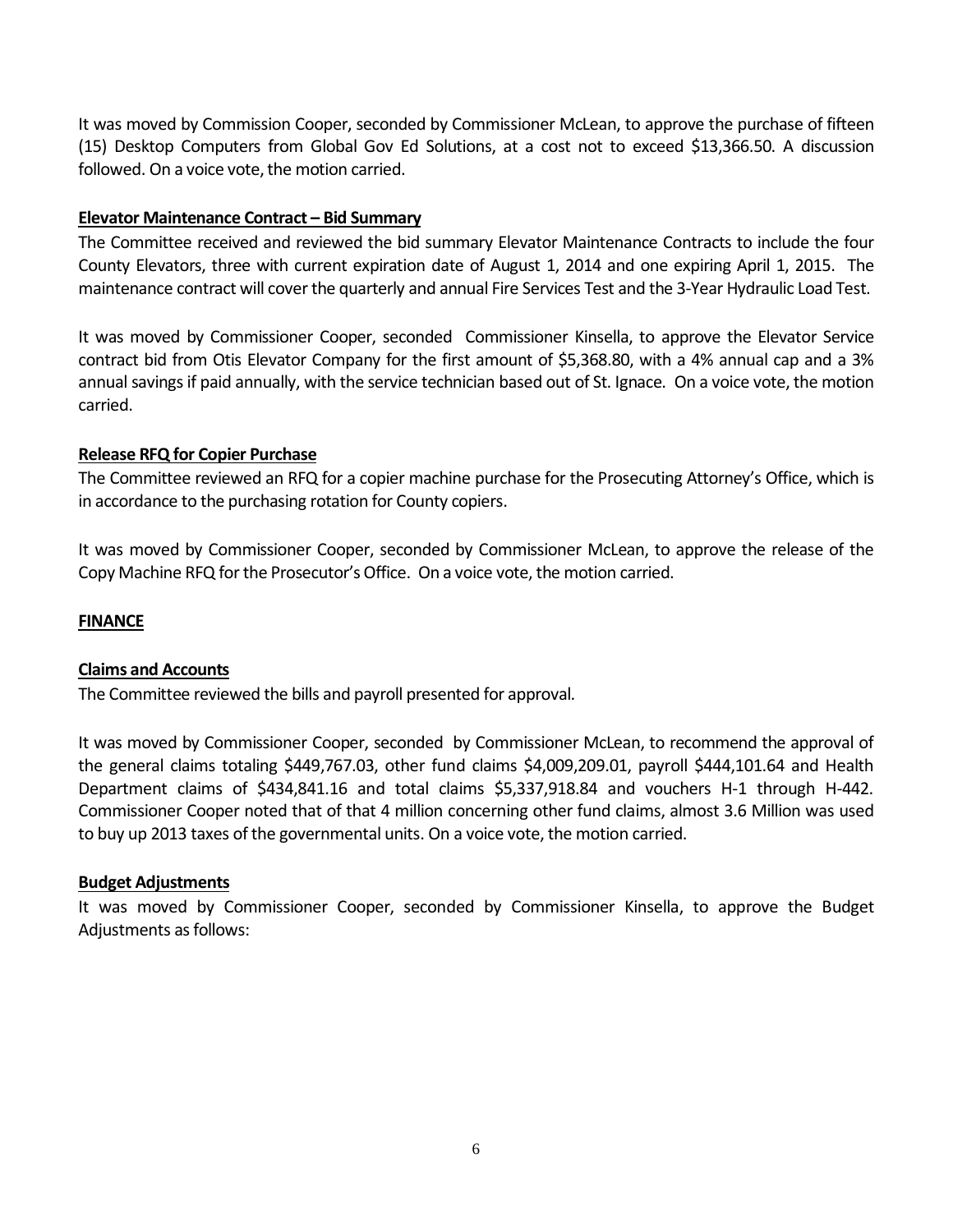| 5/12/2014                       |                                                                 | Chippewa County                     |             |                                       |                                                                   |                                                             |                                                        |  |  |
|---------------------------------|-----------------------------------------------------------------|-------------------------------------|-------------|---------------------------------------|-------------------------------------------------------------------|-------------------------------------------------------------|--------------------------------------------------------|--|--|
|                                 |                                                                 | <b>Budget Amendments</b>            |             |                                       |                                                                   |                                                             |                                                        |  |  |
|                                 |                                                                 |                                     |             |                                       |                                                                   |                                                             |                                                        |  |  |
|                                 |                                                                 |                                     |             |                                       |                                                                   |                                                             |                                                        |  |  |
|                                 |                                                                 |                                     |             | Original Budget Amended Budget Change |                                                                   |                                                             |                                                        |  |  |
| Revenue                         |                                                                 |                                     |             |                                       |                                                                   |                                                             |                                                        |  |  |
| 101-000-676-265 General Fund    |                                                                 | Reimbursements Buildings & Grounds  | 0.00        | 21,988.17                             |                                                                   | 21,988.17 Insurance Proceeds Water Damage                   |                                                        |  |  |
| 236-000-402-000 Library Fund    |                                                                 | Millage                             | 544, 197.00 | 0.00                                  |                                                                   | (544,197.00) Library Millage Separate Board not County      |                                                        |  |  |
| 258-000-678-301 Drug Forfeiture |                                                                 | Drug Seizure Income                 | 2,000.00    | 10,000.00                             |                                                                   | 8,000.00 Proceeds Drug Seizures                             |                                                        |  |  |
|                                 | 273-000-699-101 Trident Task Force                              | Transfer from Fund 101              | 0.00        | 55.500.00                             |                                                                   | 55.500.00 Transfer from General Fund                        |                                                        |  |  |
|                                 | 273-000-699-595 Trident Task Force                              | Transfer from Fund 595              | 0.00        | 25,000.00                             |                                                                   | 25,000.00 Transfer from Commissary Fund                     |                                                        |  |  |
|                                 | 375-000-699-377 City of SSM 2010 Water                          | Transfer from Fund 377              | 0.00        |                                       |                                                                   | 7,145,149.60 7,145,149.60 Payoff City of SSM 2013 Refunding |                                                        |  |  |
|                                 |                                                                 |                                     |             |                                       |                                                                   |                                                             |                                                        |  |  |
|                                 |                                                                 |                                     |             |                                       |                                                                   |                                                             |                                                        |  |  |
|                                 |                                                                 |                                     |             |                                       |                                                                   |                                                             |                                                        |  |  |
| <b>Expenditures</b>             |                                                                 |                                     |             |                                       |                                                                   |                                                             |                                                        |  |  |
|                                 |                                                                 |                                     |             |                                       |                                                                   |                                                             |                                                        |  |  |
| 101-265-931-325 General Fund    |                                                                 | Maint/Supplies City County Building | 3,500.00    | 6,309.00                              |                                                                   |                                                             | 2,809.00 County Building Water Damage                  |  |  |
| 101-265-937-000 General Fund    |                                                                 | Courthouse Maintenance              | 10,000.00   | 17,179.17                             |                                                                   | 7,179.17 Court House Water Damage                           |                                                        |  |  |
| 101-265-939-200 General Fund    |                                                                 | Annex Water Damage 2014             | 0.00        | 15,000.00                             |                                                                   |                                                             | 15,000.00 Annex Building Water Damage                  |  |  |
| 101-310-701-000 General Fund    |                                                                 | <b>SANE Contribution</b>            | 5,000.00    | 0.00                                  |                                                                   |                                                             | (5,000.00) Recl From SANE to Trident                   |  |  |
| 101-360-742-000 General Fund    |                                                                 | Animal Control                      | 6,000.00    | 10,000.00                             |                                                                   |                                                             | 4,000.00 Excessive Truck Repairs                       |  |  |
| 101-999-998-273 General Fund    |                                                                 | Transfer to Fund 273                | 0.00        | 5.000.00                              |                                                                   |                                                             | 5,000.00 Transfer to Trident Drug Enforcement          |  |  |
| 236-000-956-000 Library Fund    |                                                                 | Operations                          | 544.197.00  | 0.00                                  |                                                                   |                                                             | (544,197.00) Library Millage Separate Board not County |  |  |
| 258-000-701-301 Drug Forfeiture |                                                                 | <b>Expenditures</b>                 | 0.00        | 4,000.00                              |                                                                   |                                                             | 4,000.00 Drug Forfeiture Expenditures                  |  |  |
| 258-000-801-200 Drug Forfeiture |                                                                 | Professional Service Sault Police   | 0.00        | 4,000.00                              |                                                                   |                                                             | 4,000.00 Drug Forfeiture Expenditures                  |  |  |
|                                 | 273-000-704-000 Trident Task Force                              | Wages                               | 0.00        | 38,000.00                             | 38,000.00 Trident Task Force                                      |                                                             |                                                        |  |  |
|                                 | 273-000-715-000 Trident Task Force                              | <b>Fringes</b>                      | 0.00        | 25,000.00                             |                                                                   | 25,000.00 Trident Task Force                                |                                                        |  |  |
|                                 | 273-000-979-000 Trident Task Force                              | <b>E</b> quipment                   | 0.00        | 17.500.00                             |                                                                   | 17.500.00 Trident Task Force                                |                                                        |  |  |
|                                 | 375-000-991-000 City of SSM 2010 Water                          | Principal                           | 0.00        |                                       | 7,025,000.00 7,025,000.00 Payoff Principal Bond Refunded          |                                                             |                                                        |  |  |
|                                 | 375-000-995-000 City of SSM 2010 Water                          | Interest                            | 0.00        | 120,149.60                            |                                                                   |                                                             | 120,149.60 Payoff Interest Bond Refunded               |  |  |
|                                 | 377-000-701-000 City of SSM 2013 Refunding                      | <b>Expenditures</b>                 | 0.00        | 55,703.70                             |                                                                   |                                                             | 55,703.70 Bond Refunding Costs                         |  |  |
|                                 | 377-000-999-375 City of SSM 2013 Refunding Transfer to Fund 375 |                                     | 0.00        |                                       | 7,145,149.60 7,145,149.60 Transfer to City of SSM 2010 Water Fund |                                                             |                                                        |  |  |

A discussion followed. On a voice vote, the motion carried.

It was moved by Commissioner Cooper, seconded by Commissioner McLean, that the Finance Claims and Accounts meeting minutes of May 8, 2014 be accepted as presented. On a voice vote, the motion carried.

It was moved by Commissioner Cooper, seconded by Commissioner McLean, to accept Resolution 14-08 as follows:

#### **New Business**

#### **I. Support and Authorize Tax Allocation Board Proposal Ballot**

#### PROPOSED BALLOT

Shall Separate Tax Limitations be established for a period of four (4) years, being 2015, 2016, 2017, and 2018, for the County of Chippewa and the Townships and Intermediate School District within the County, the aggregate of which shall not exceed 8 mills as follows:

|                              | <b>Mills</b> |
|------------------------------|--------------|
| County of Chippewa           | 6.15         |
| Townships                    | 1.65         |
| Intermediate School District | .20          |
| <b>TOTAL</b>                 | 8.00         |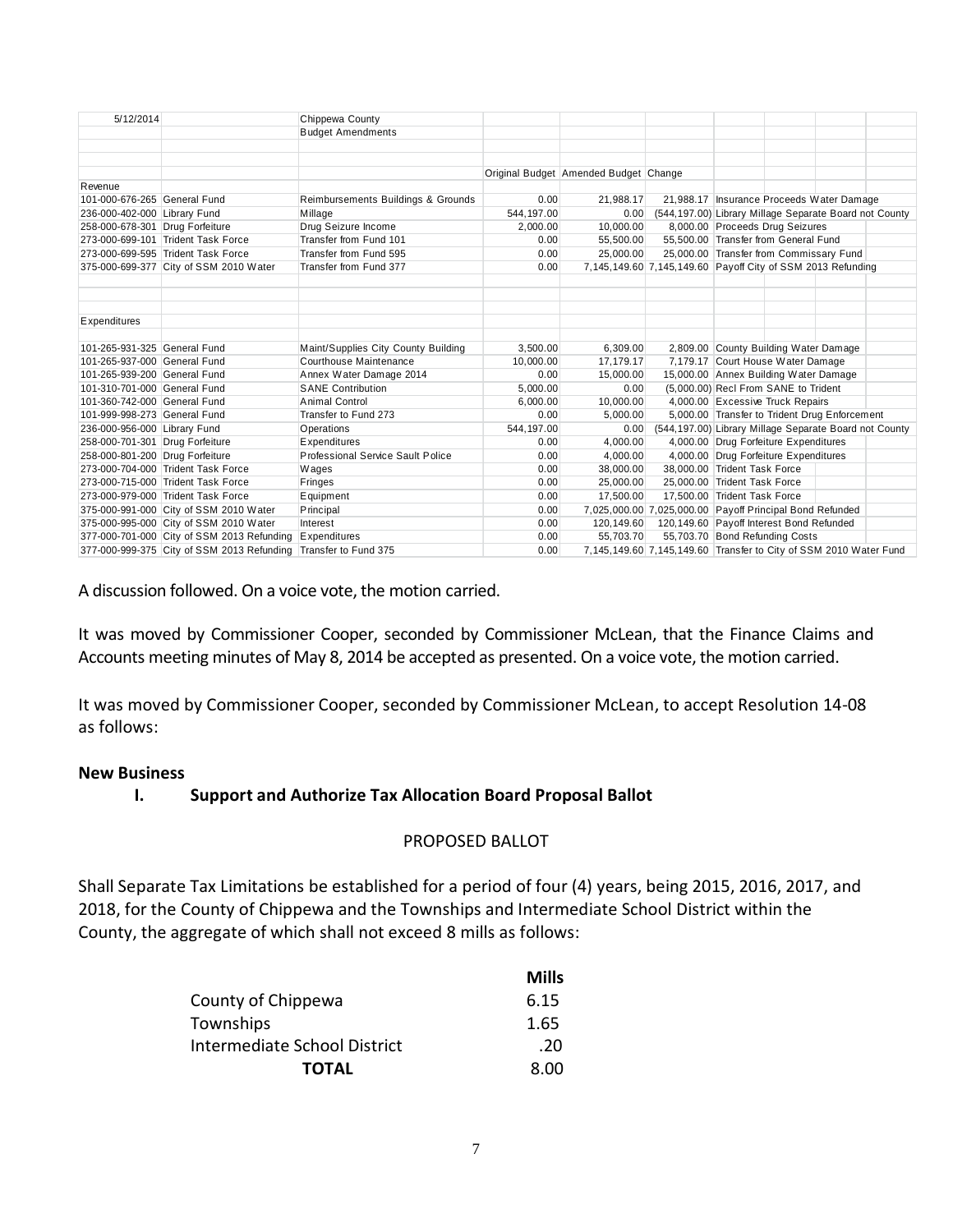It was moved by Commissioner Cooper, seconded by Commissioner McLean, to accept the proposed ballot language and place it on the Primary ballot in August. On a voice vote, the motion carried.

# **II. Resolution 14-09 Resolution Replacing 96-4; Authorize the issuance and the use of County Credit Cards to Selected County Officers and Employees**

It was moved by Commissioner Kinsella, seconded by Commissioner McLean, to accept Resolution No. 14-09 as follows:

# **RESOLUTION NO. 14-09**

# **Resolution Replacing 96-4; Authorize the Issuance and the use of County Credit Cards to Selected County Officers and Employees**

- WHEREAS, 1995 PA 266 authorizes the use of credit cards for the purchase of goods and services by County officers and employees; and
- WHEREAS, the use of credit cards by County officers and employees to purchase goods and services enhances the efficient operation of County government; and
- WHEREAS, policies regarding the issuance and use of County credit cards are necessary to protect the County's financial interests, and
- NOW THEREFORE BE IT RESOLVED that the Chippewa County Board of Commissioners is authorized to secure the issuance of credit cards for use by selected County officers and employees but the total combined authorized credit limit shall not exceed \$5,000 at any one time.
- BE IT FURTHER RESOLVED that the Chippewa County Administrator and the Chippewa County Sheriff is responsible for the County's credit card issuance. The Administrative staff will be responsible for the accounting, monitoring and retrieval, and pursuant to this responsibility shall circulate policies necessary for the implementation of credit card policy. The policy shall include at a minimum:
	- 1. Select officers and/or employees authorized to use county credit cards;
	- 2. Determine the specific official County business for which credit cards may be used;
	- 3. Determine the types or categories of good or services for which the credit cards may be used to purchase.
	- 4. Describe the documentation necessary to be submitted by the officer or employee using the County credit cards including, but not limited to, documentation of the goods or services purchased, the cost of the goods or services, the date of the purchase, and the official business for which purchased;
	- 5. Provide for a system of internal accounting controls to monitor the use of credit cards issued by the county and shall establish a procedure by which credit card invoices are approved for payment and are paid for within not more than 60 days of the initial statement date.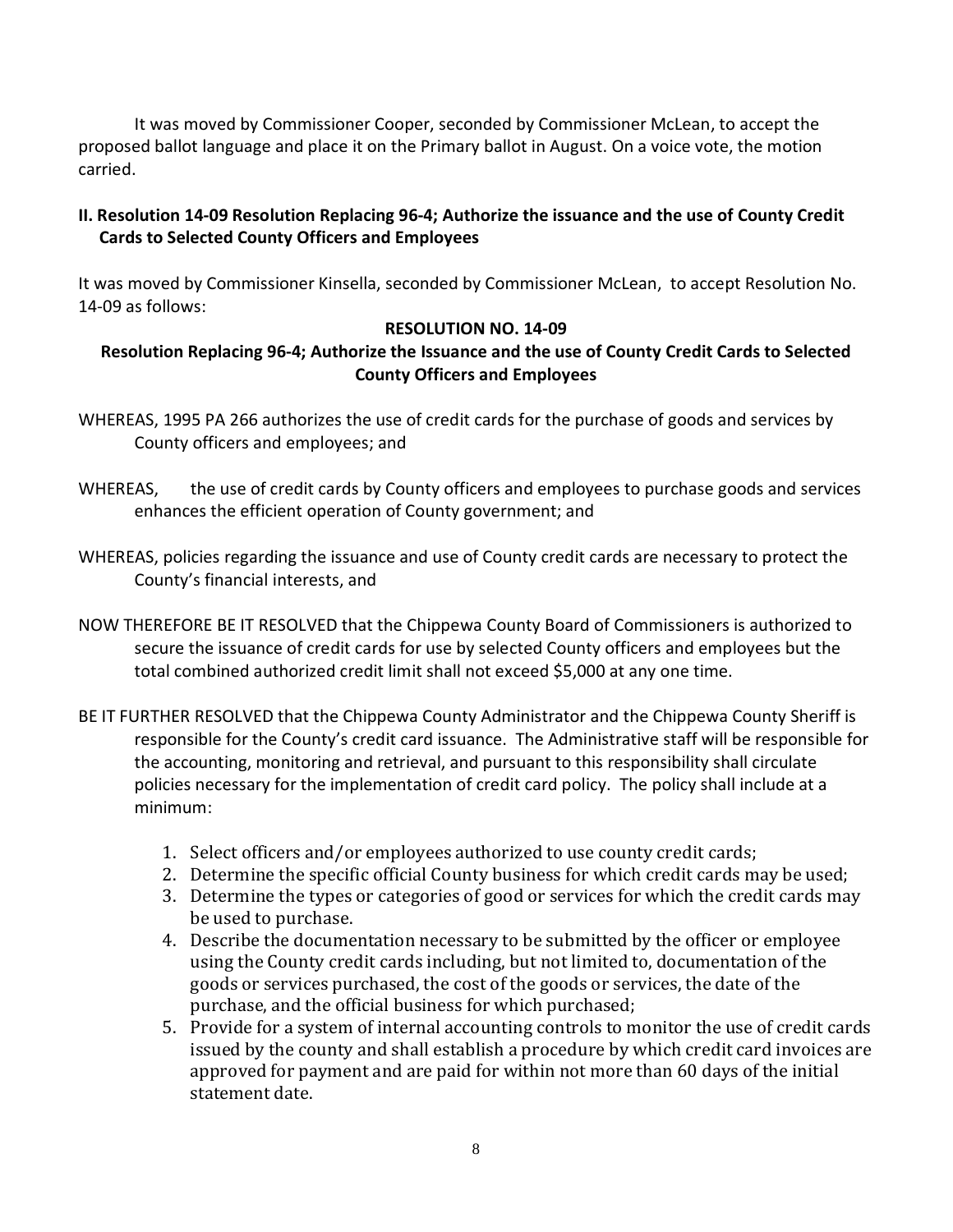- 6. Provide for a system that ensures employee responsibility for the credit cards, including all of the following:
	- a. That the officer or employee issued a credit card is responsible for its protection and custody, and shall immediately notify the county if the credit card is lost or stolen;
	- b. That the officer or employee issued a credit card upon the termination of his ot her employment or service in office with the county; and
	- c. That the officer or employee will be subject to disciplinary measures, including discharge, consistent with the law for the unauthorized use of a County credit card.

BE IT FURTHEER RESOLVED, that the above-reference policy shall not take effect until such time that the policies developed by the County Administrator are reviewed through appropriate County channels and are approved by this Board of Commissioners.

#### A VOTE WAS TAKEN AS FOLLOWS

AYES: Commissioner Cooper, Kinsella, McLean and Chairman Shackleton

NAYS: None

### **THE RESOLUTION WAS DECLARED ADOPTED.**

# **III. Resolution 14-10 Chippewa County Resolution Supporting Hazard Mitigation Plan**

It was moved by Commissioner McLean, seconded by Commissioner Kinsella, to accept Resolution 14-10 as follows:

#### **RESOLUTION NO. 14-10**

# **Chippewa County Resolution Supporting Hazard Mitigation Plan**

**Whereas,** Chippewa County, Michigan has experienced repetitive disasters that have damaged commercial, residential and public properties, displaced citizens and businesses, closed streets and bridges dividing the community both physically and emotionally, and presented general public health and safety concerns; and

**Whereas,** the County has prepared a Hazard Mitigation Plan that outlines the County's options to reduce overall damage and impact from natural and technological hazards; and

**Whereas,** the Hazard Mitigation Plan has been reviewed by community residents, business owners, and federal, state and local agencies, and has been revised to reflect their concerns;

#### **Now, therefore, be it resolved that:**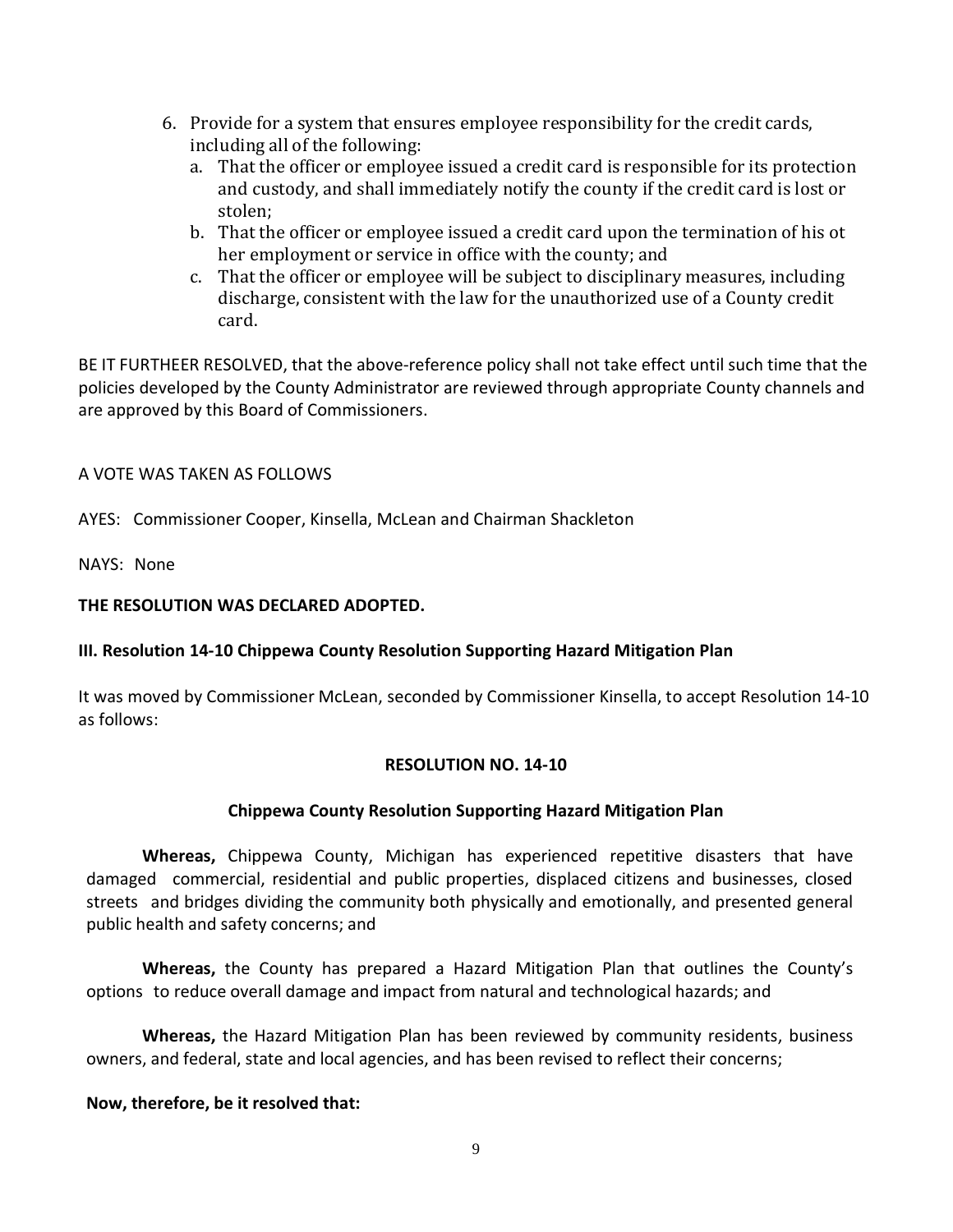- 1. The Hazard Mitigation Plan is hereby adopted as an official plan of Chippewa County.
	- a. shall be subject to approval by the Chippewa County Board of Commissioners
- 2. A Hazard Analysis Committee is hereby established as a permanent community advisory body. The Office of Emergency Services advisory body being the approved members of the Chippewa County Hazard Mitigation Planning Committee. The group duties shall be as designated in the Hazard Mitigation Plan.
- 3. The Director of Office of Emergency Services is charged with supervising the implementation of the Plan's recommendations within the funding limitations as provided by the County or other funding sources.
- 4. The Director of Office of Emergency Services shall convene the Hazard Analysis Committee annually. The Director's responsibilities will include monitoring the implementation of the plan and shall submit a written progress report to the Chippewa County Hazard Mitigation Planning Committee in accordance with the following format:
	- a. A review of the original plan.
	- b. A review of any disasters or emergencies that occurred during the previous calendar year.
	- c. A review of the actions taken, including what was accomplished during the previous year.
	- d. A discussion of any implementation problems.
	- e. Recommendations for new projects or revised action items. Such recommendations shall be subject to approval by the Chippewa County Board of Commissioner.

#### A VOTE WAS TAKEN AS FOLLOWS

AYES: Commissioners Cooper, Kinsella, McLean, and Chairman Shackleton

NAYS: None

#### **THE RESOLUTION WAS DECLARED ADOPTED.**

#### **COMMISSIONERS COMMENTS**

Commissioner Cooper said "I'd just like to thank all the folks from Whitefish Township that came today and I hope they have a save journey home and that they get there before it gets dark."

Commissioner McLean stated his appreciation for Commissioner Cooper's humor.

Having completed the agenda items, it was moved by Commissioner Kinsella, seconded by Commissioner McLean that the Board adjourn. On a voice vote, the motion carried. The Board adjourned at 2:47 p.m.